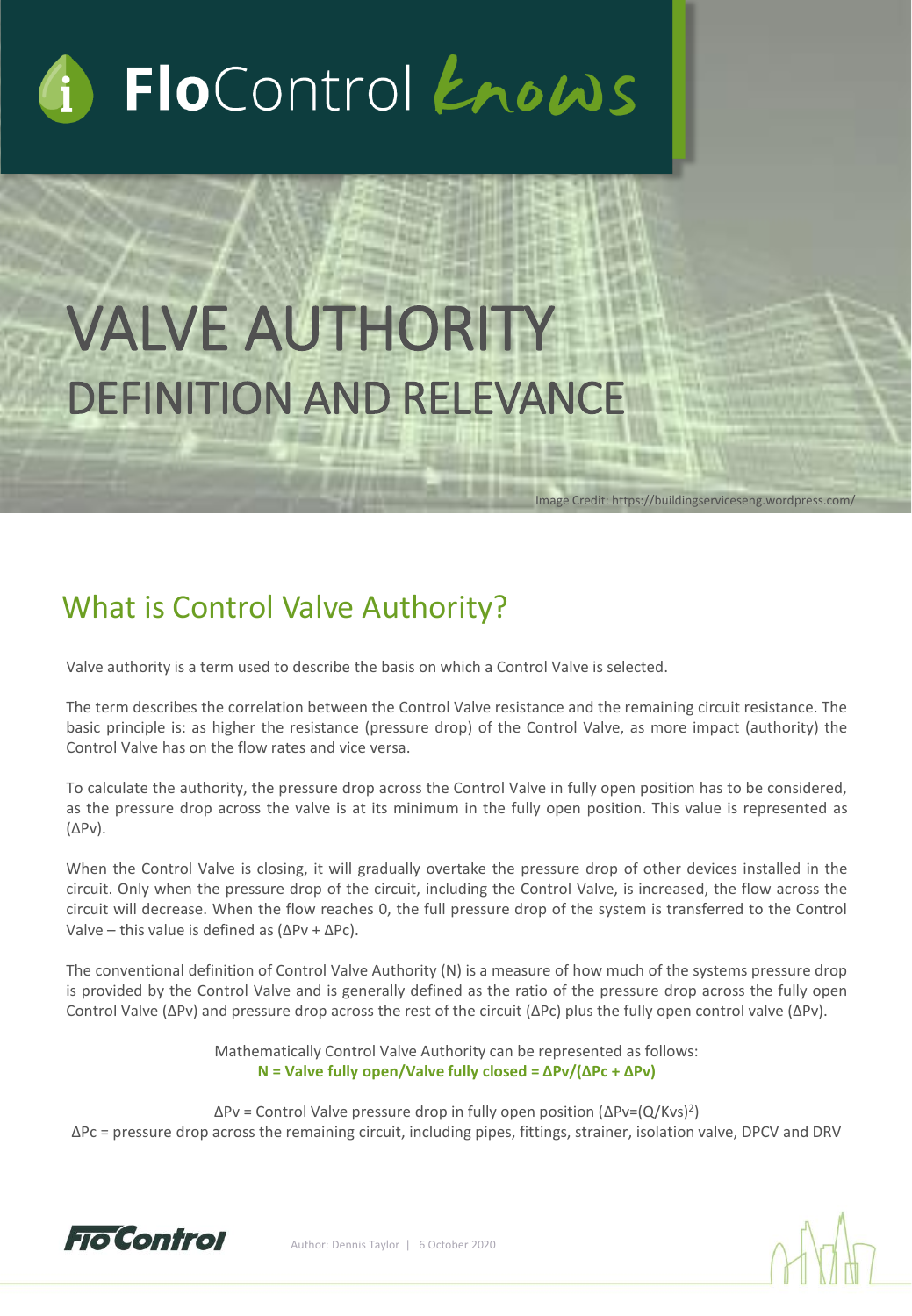

## Why is Control Valve Authority important?

Authority is important to correctly size a Control Valve. It is usual practice to express this ratio in terms of a percentage which can help to understand the level of control the valve will exert within the system.

Oversized Control Valves will result in a low pressure drop, which is beneficial for the energy consumption but will adversely impact the flow control. Hence, oversized Control Valves tend to operate near to the closed position most of the time to provide any form of acceptable control.

If the Control Valve is undersized, the pressure drop across the Control Valve (ΔPv) is increased. Any movement of the Control Valve will strongly impact on the flow, providing very good control. Undersized Control Valves are generally good for control and occupant comfort but will adversely impact on the energy consumption.

Clearly, a trade off exists between the consideration of Control Valve control and pressure drop. Practical Control Valve sizing requires a balance between the two dynamics.

It is generally considered that:

- 0 25% Valve authority provides unstable to fair control with a low pressure drop
- 25 -50% Valve authority provides fair to good control with reasonable pressure drop
- 50%-100% Valve authority provides good to excellent control but with a high pressure drop

For practical purposes Control Valves are selected to have an authority of 35 -75% providing a fair compromise between control and pressure drop, but both should be considered together to avoid a high unacceptable pressure drop. Normally a 50% authority is targeted, which will vary depending on the availability of the Control Valve Kvs values.

## Variable flow Control Valve sizing Considerations

With the emergence of the variable flow system and the Pressure [Independent](https://www.flocontrol.ltd.uk/products/dynamic-valve/pressure-independent-control-valves/) Control Valve (PICV Valve) authority calculations are almost a thing of the past because the PICV Valve has 100% valve authority with a constant minimum differential pressure requirement to make them function.

Despite the high authority, a Pressure Independent Control Valve is highly energy efficient. A PICV Valve combines the control, balancing & differential pressure control functions in one valve housing, eliminating the need for DPCVs and DRVs in the system.

PICV Valve selection is relatively simple, only requiring the design flow rate.

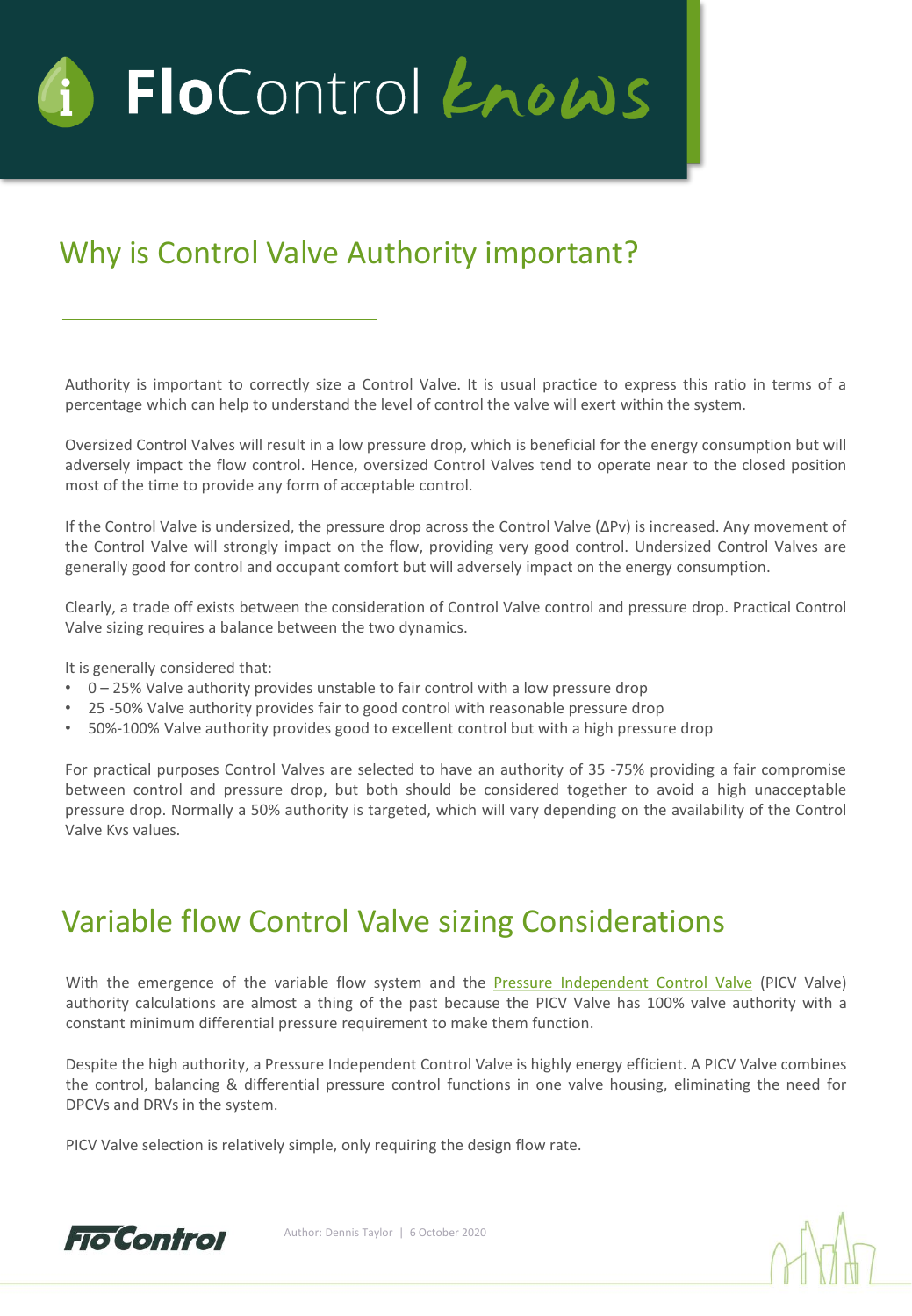

However, in a variable flow system with PICVs valve authority calculations are relevant when sizing 3-Port and 4- Port Valves, for say, end of line [Control](https://www.flocontrol.ltd.uk/valve-sets-manifold/fcu-valve-sets/4-port-compact-fcu-valve-sets/) Valves to provide terminal unit control plus dead leg and low flow pump protection. To correctly size a 3-Port and 4-Port Control Valve, circuit flow rate (Qc) and circuit pressure drop (ΔPc) information is required for the circuit or terminal unit to be controlled. The above information will be used to establish the required valve flow coefficient (Kvr) value for the Control Valve to size it correctly.

This can be carried out by calculation using the following formula:

#### **Kvr [m<sup>3</sup>/h] = 36xQc [l/s] / √ΔPc [kPaD]**

1000 200 500 400 100 000 300  $200$ 50 40 30 100  $^{20}$  $00<sub>4</sub>$ 50 40  $10$ 30 20 5 3 10  $\overline{c}$ Nater flow m<sup>3</sup>/h 5 **Nater flow**  $\ddot{4}$ 3  $\overline{c}$ **S**  $0.5$  $0.4$  $0.3$  $\mathbf{1}$  $0.2$  $0.5$  $0.4$  $0.1$  $0.3$  $0.2$ 0.05 0.04  $0.03$  $0.1$  $0.02$  $0.05$  $0.04$  $0.01$  $0.03$  $0.02$  $0.005$ 0.004  $0.003$  $0.01$  $\frac{1}{3}$  $\ddot{4}$  $\overline{5}$  $10$  $20$ 30 40 50 200 300 500 1000 2000 4000 100 Pressure drop kPa

Or by using a graph relating flowrate, pressure drop and valve flow coefficient [Kv]:

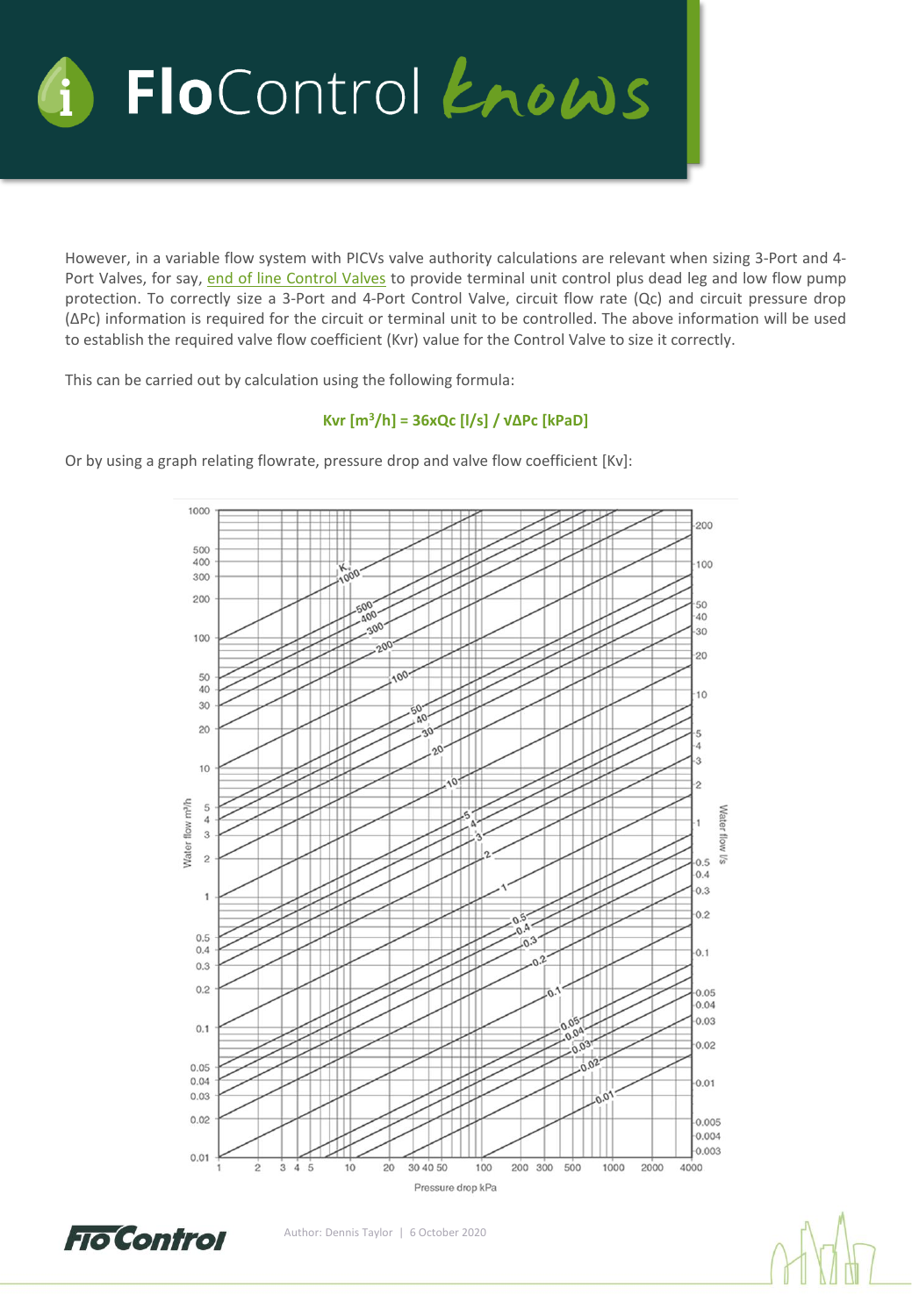

To better understand how we use the Control Valve authority calculation we will consider a relevant worked example for a 4-Port Valve to be fitted to a FCU, assuming:

- Circuit or FCU flowrate  $(Qc) = 0.1$  l/s
- Circuit or FCU pressure drop (ΔPc) = 9kPa

By calculation:

**Kvr = 36xQc/√ΔPc Kvr = 36x0.1/√9 Kvr = 3.6/3.00 = 1.2**

Or by using the graph, it can be confirmed that we require a Control Valve with a Kv value of 1.2.



However, Control Valves are only available with Kvs values, which increase in a geometric progression, called generally, a Reynard series:

Kvs: 0.25, 0.63, 1.00, 1.60, 2.5, 4.00, 6.30, 10, 16

We therefore have a choice of selecting a Control Valve with a Kvs value of either 1.00 or 1.60.